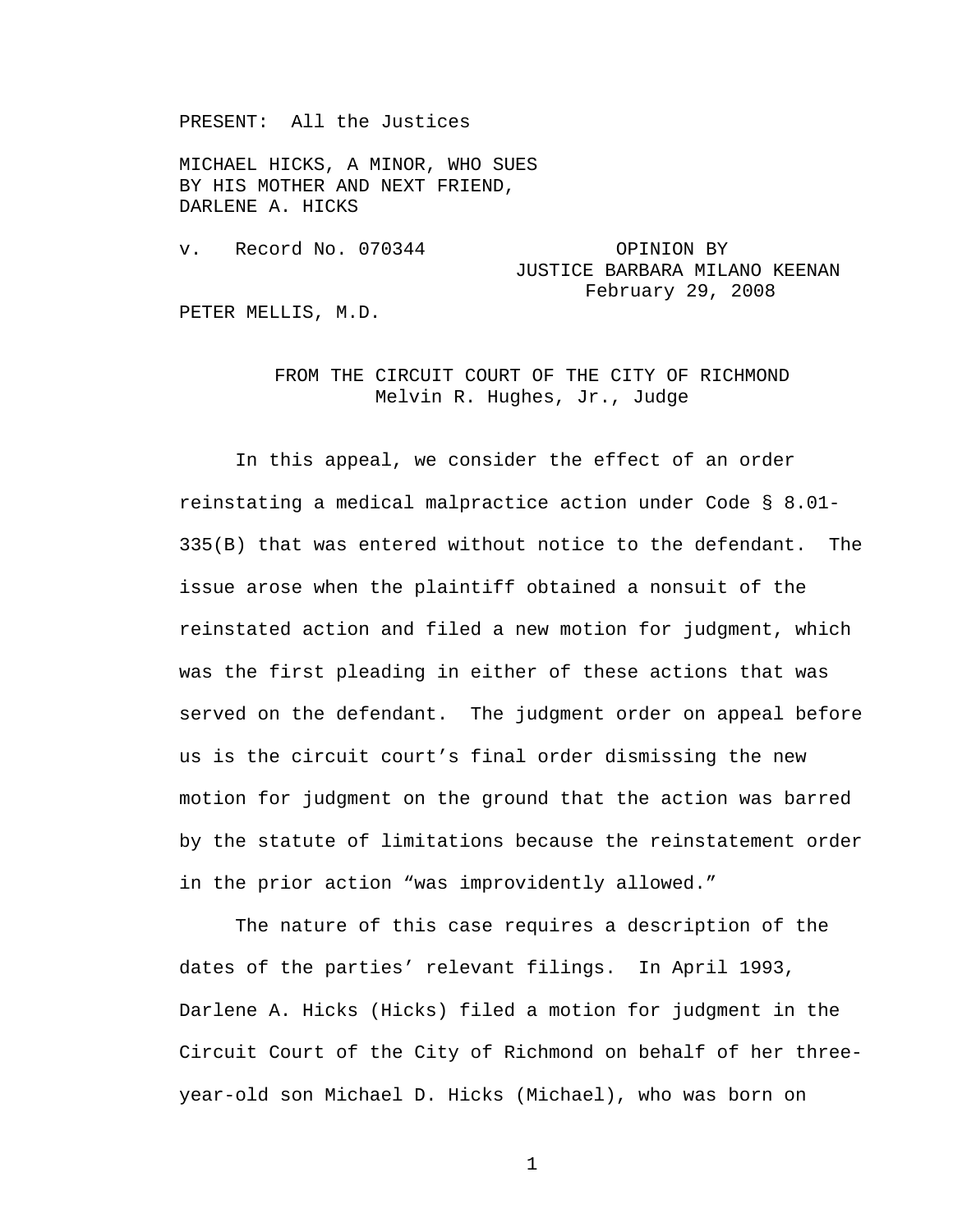October 21, 1989. In her motion, Hicks asserted claims of medical malpractice against the Medical College of Virginia Hospitals, the Commonwealth of Virginia, and "unnamed health care providers" for treatment her son had received on December 11, 1990. In July 1995, Hicks sought a nonsuit of the case, which the circuit court granted.

 In October 1999, Hicks filed in the circuit court a second motion for judgment, alleging the same claims of medical malpractice and naming as defendants the Medical College of Virginia Hospitals, the Commonwealth of Virginia, Peter Mellis, M.D. (Dr. Mellis), Gayle S. Smith, M.D., and other hospital employees. None of these defendants was served with the second motion for judgment or other process in the case. After more than three years with no further filings or proceedings in the case, in January 2003, the circuit court entered an order under Code § 8.01-335(B) discontinuing and striking the case from the docket.

 In November 2003, Hicks filed a timely motion to reinstate the case pursuant to Code § 8.01-335(B). The circuit court, after observing that none of the defendants had been served with process, entered an order of reinstatement returning the case to the court's docket. In January 2004, Hicks filed a motion for nonsuit, which the circuit court granted by order dated May 25, 2004.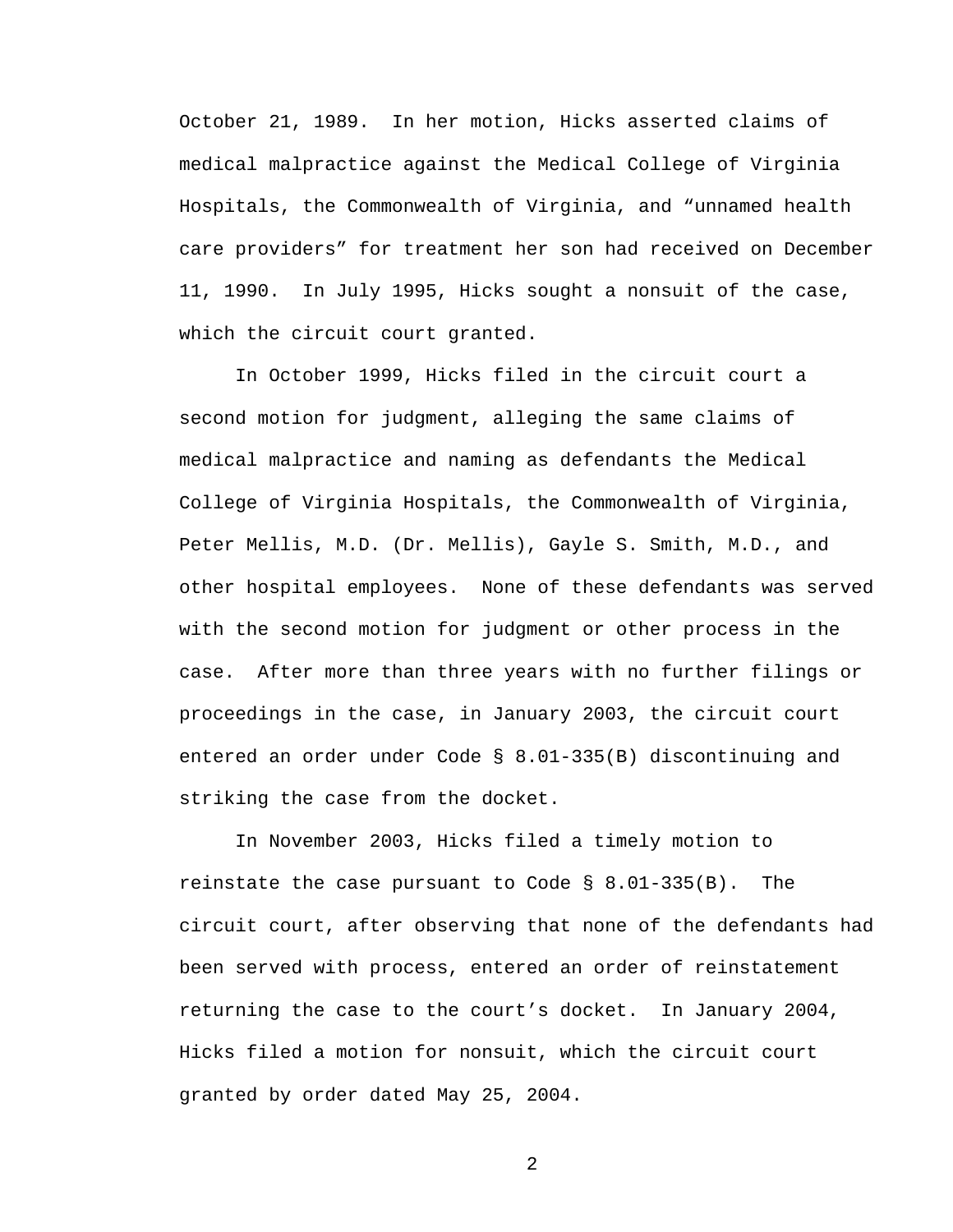On the same day, Hicks filed a third motion for judgment naming Dr. Mellis as the sole defendant. In this pleading, Hicks alleged that Dr. Mellis had provided Michael with negligent medical treatment in December 1990, and had caused Michael to suffer severe injuries. Hicks served Dr. Mellis with a copy of this third motion for judgment on May 23, 2005, which was the first notice Dr. Mellis had received regarding Hicks' claim.

 Dr. Mellis filed grounds of defense and a special plea of the statute of limitations. On November 21, 2006, the circuit court sustained Dr. Mellis' special plea of the statute of limitations and dismissed the case with prejudice.

 In its letter opinion, the circuit court concluded that "reinstatement [of the case] was improvidently allowed" because Code § 8.01-335(B) required that the parties in interest be notified prior to reinstating a case that had been stricken from the docket, and Dr. Mellis had not received such notice. Thus, the circuit court concluded that the case remained stricken from the docket, that the second nonsuit was of "no effect," and that the third motion for judgment was barred by the statute of limitations under Code § 8.01-243.1. Hicks appeals.

 Hicks argues that the circuit court erred in sustaining Dr. Mellis' plea of the statute of limitations, because the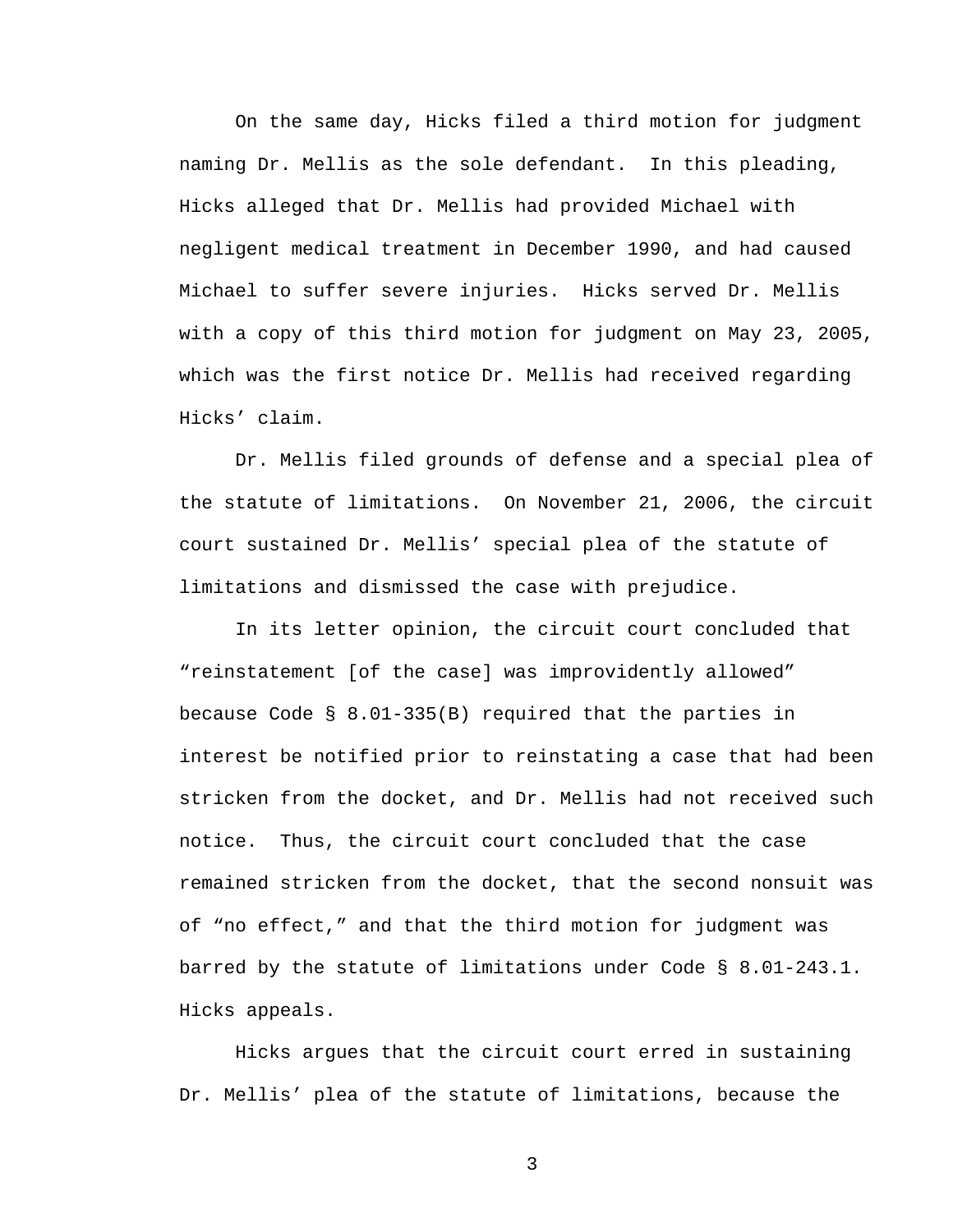notice provision of Code § 8.01-335(B) is not a mandatory requirement for entry of a reinstatement order. Hicks asserts that although the circuit court may have erred in its application of the statute by entering the order in the absence of notice to Dr. Mellis, the order was merely voidable, rather than void ab initio, and could not be challenged more than 21 days after the nonsuit was granted in the reinstated case. Thus, Hicks contends that because the final order of nonsuit entered on May 25, 2004 was not appealed or timely challenged within 21 days of its entry, as required by Rule 1:1, the reinstatement order remained in effect and the present motion for judgment was timely filed.

 In response, Dr. Mellis observes that the order discontinuing the malpractice action was a final order striking the case from the court's docket and that, in the absence of a valid reinstatement order, the case remained stricken. Dr. Mellis cites our decision in Janvier v. Arminio, 272 Va. 353, 634 S.E.2d 754 (2006), and argues that the circuit court lacked jurisdiction to enter the nonsuit order "by virtue of a procedurally defective reinstatement." As a consequence, Dr. Mellis maintains, the circuit court correctly held that the statute of limitations applicable to Hicks' injuries had expired, barring the present malpractice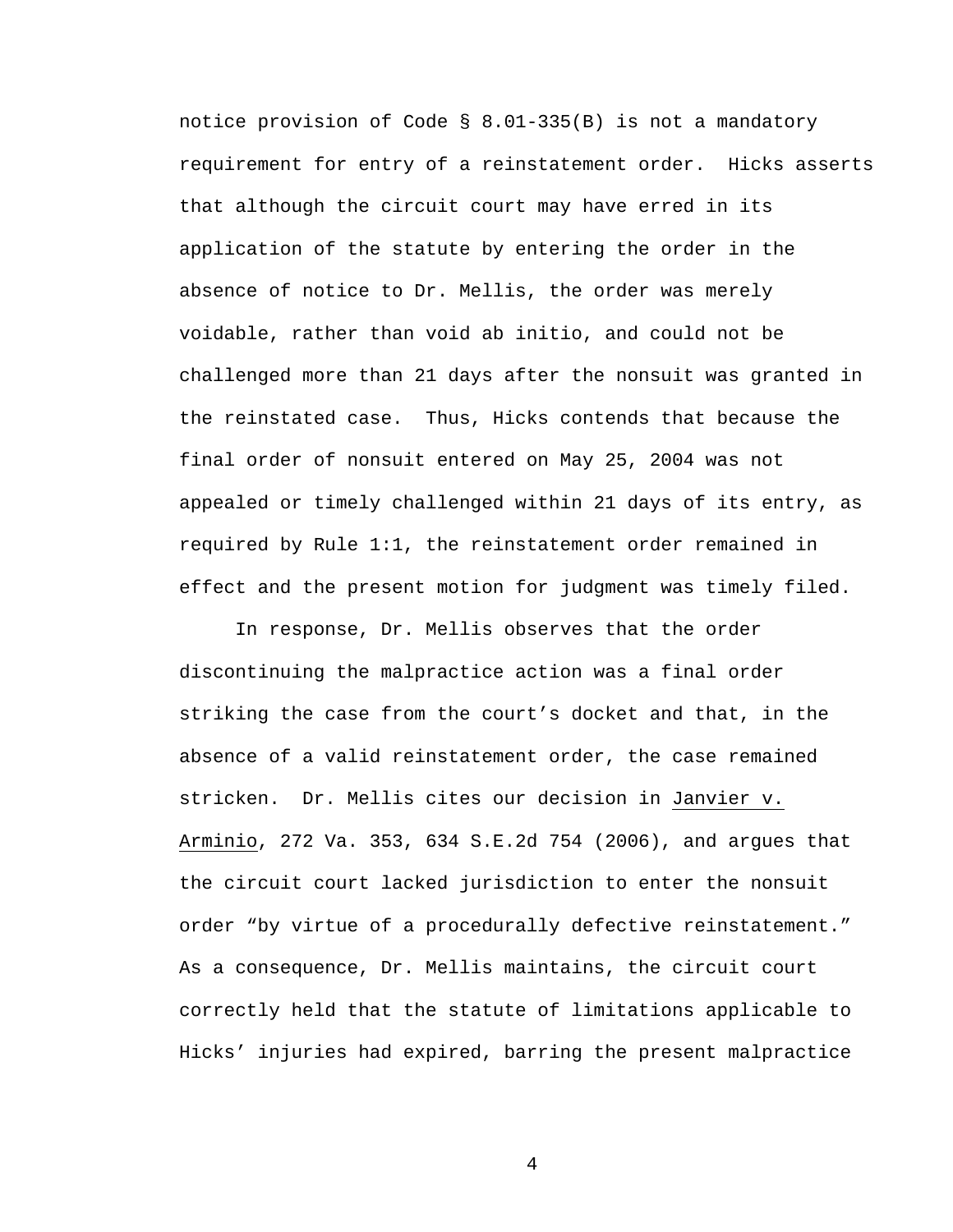action. We disagree with the conclusion advanced by Dr. Mellis.

 Although the procedural history of this case is somewhat complex, the appeal involves a pure question of law, which requires us to employ an analysis involving both statutory interpretation and our prior decisions. We begin by considering the language of Code § 8.01-335(B) under an established principle of statutory construction.

 Courts are bound by the plain meaning of statutory language. Young v. Commonwealth, 273 Va. 528, 533, 643 S.E.2d 491, 493 (2007); Alliance to Save the Mattaponi v. Commonwealth, 270 Va. 423, 439, 621 S.E.2d 78, 86-87 (2005); Horner v. Department of Mental Health, 268 Va. 187, 192, 597 S.E.2d 202, 204 (2004). Therefore, if the language of a statute is unambiguous, courts may not interpret the language in a way that effectively holds that the General Assembly did not mean what it actually expressed. Young, 273 Va. at 533, 643 S.E.2d at 493; Alcoy v. Valley Nursing Homes, Inc., 272 Va. 37, 41, 630 S.E.2d 301, 303 (2006); Alliance to Save the Mattaponi, 270 Va. at 439, 621 S.E.2d at 87.

 The language of Code § 8.01-335(B) is plain. This provision states that:

 Any court in which is pending a case wherein for more than three years there has been no order or proceeding, except to continue it, may, in its discretion, order it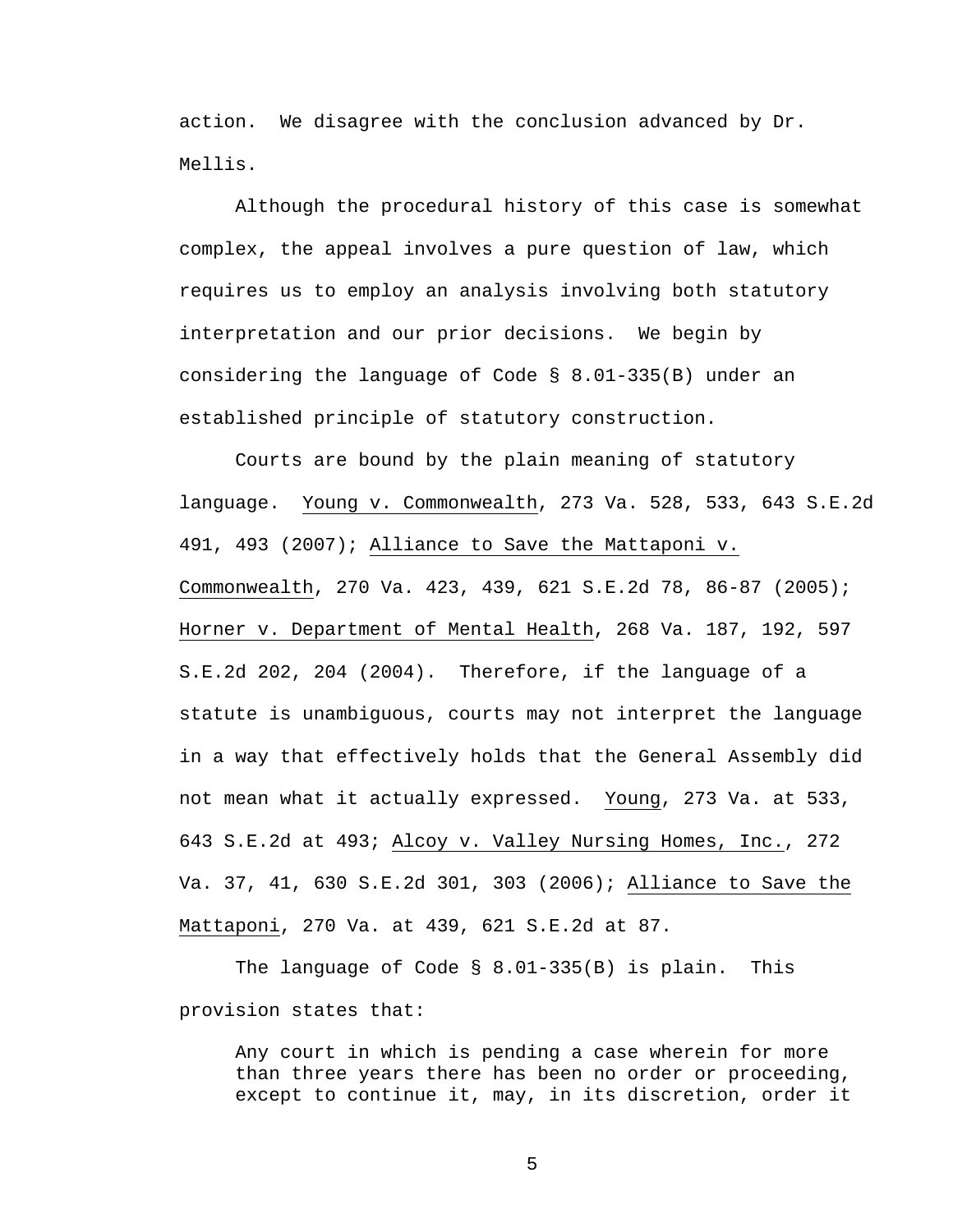to be struck from its docket and the action shall be thereby discontinued. The court may dismiss cases under this subsection without any notice to the parties. The clerk shall provide the parties with a copy of the final order discontinuing or dismissing the case. Any case discontinued or dismissed under the provisions of this subsection may be reinstated, on motion, after notice to the parties in interest, if known, or their counsel of record within one year from the date of such order but not after.

Code § 8.01-335(B).

 Under this statutory language, a circuit court may enter an order reinstating a discontinued case only after notice is given to known parties in interest. The parties do not dispute that Dr. Mellis was a known party in interest to the discontinued action. Therefore, the circuit court entered the reinstatement order contrary to the notice provision set forth in Code § 8.01-335(B).

 Because the reinstatement order was entered improperly, we now must consider the effect of that order on the present litigation. We focus on the question whether the absence of notice to Dr. Mellis rendered the court's reinstatement order void ab initio and subject to collateral attack in the present malpractice action.

 We begin by reviewing the familiar distinction between orders that are void ab initio and those that are merely voidable. An order is void ab initio if the court did not have the jurisdiction to render the order, or if the court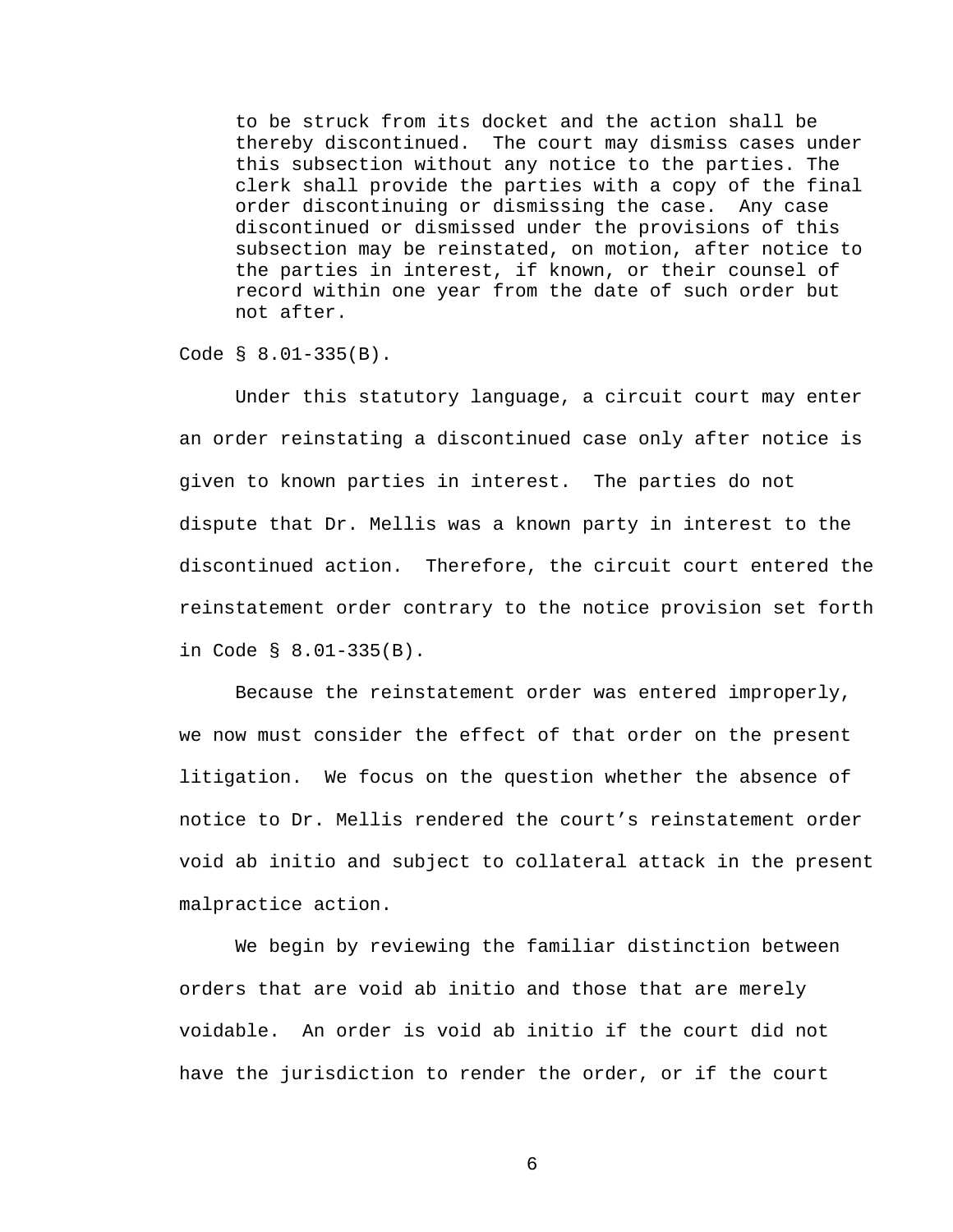employed an unlawful mode of procedure in entering the order. Collins v. Shepherd, 274 Va. 390, 402, 649 S.E.2d 672, 678 (2007); Singh v. Mooney, 261 Va. 48, 51-52, 541 S.E.2d 549, 551 (2001); Evans v. Smyth-Wythe Airport Comm'n, 255 Va. 69, 73, 495 S.E.2d 825, 828 (1998); Lapidus v. Lapidus, 226 Va. 575, 579, 311 S.E.2d 786, 788 (1984). Because an order that is void ab initio is a complete nullity, the order may be challenged directly or collaterally "by all persons, anywhere, at any time, or in any manner." Collins, 274 Va. at 402, 649 S.E.2d at 678 (quoting Singh, 261 Va. at 52, 541 S.E.2d at 551); accord Nelson v. Warden, 262 Va. 276, 281, 552 S.E.2d 73, 75 (2001); Parrish v. Jessee, 250 Va. 514, 521, 464 S.E.2d 141, 145 (1995).

 In contrast, an order is voidable if its issuance was reversible error but was within the court's jurisdiction to enter. Singh, 261 Va. at 51-52, 541 S.E.2d at 551; see Parrish, 250 Va. at 521, 464 S.E.2d at 145. A court has jurisdiction to err, as well as to correctly decide the issues presented in a case, and the remedy to correct an error by a trial court is to appeal the court's decision upon entry of a final order, not to collaterally attack the erroneous decision in a separate action. See Singh, 261 Va. at 52-53, 541 S.E.2d at 551-52; Parrish, 250 Va. at 521-22, 464 S.E.2d at 145-46;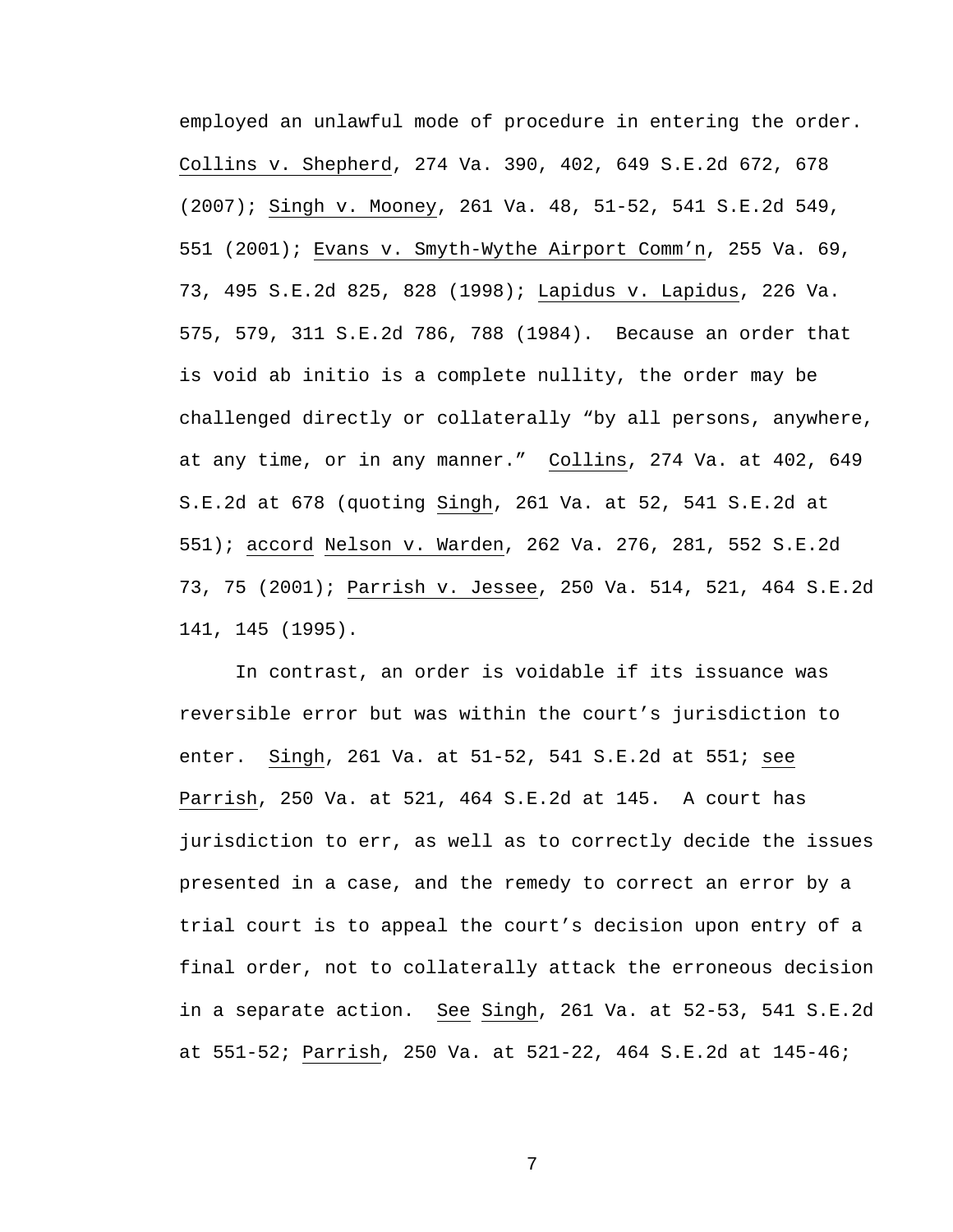Farant Inv. Corp. v. Francis, 138 Va. 417, 436, 122 S.E. 141, 147 (1924).

 A challenge to an order based on a trial court's misapplication of a statute generally raises a question of court error, not a question of the court's jurisdiction. Parrish, 250 Va. at 521, 464 S.E.2d at 145. Our review of Code § 8.01-335(B) in the present case demonstrates that the circuit court had jurisdiction to enter the reinstatement order but misapplied the statute.

 We first observe that the statute permits a circuit court to enter a reinstatement order without prior notice to anyone when the circuit court has determined that there are no known interested parties or counsel of record. See Code § 8.01- 335(B). Thus, prior notice is not a jurisdictional requirement for entry of a reinstatement order under the statute.

 Instead, Code § 8.01-335(B) provides that a circuit court may reinstate a discontinued action after notice to "the parties in interest, if known, or their counsel of record." Id. Significantly, the statute does not direct that notice be given only to named defendants or their counsel of record, but leaves for the circuit court's determination the issue whether there are known parties who have an interest in the litigation.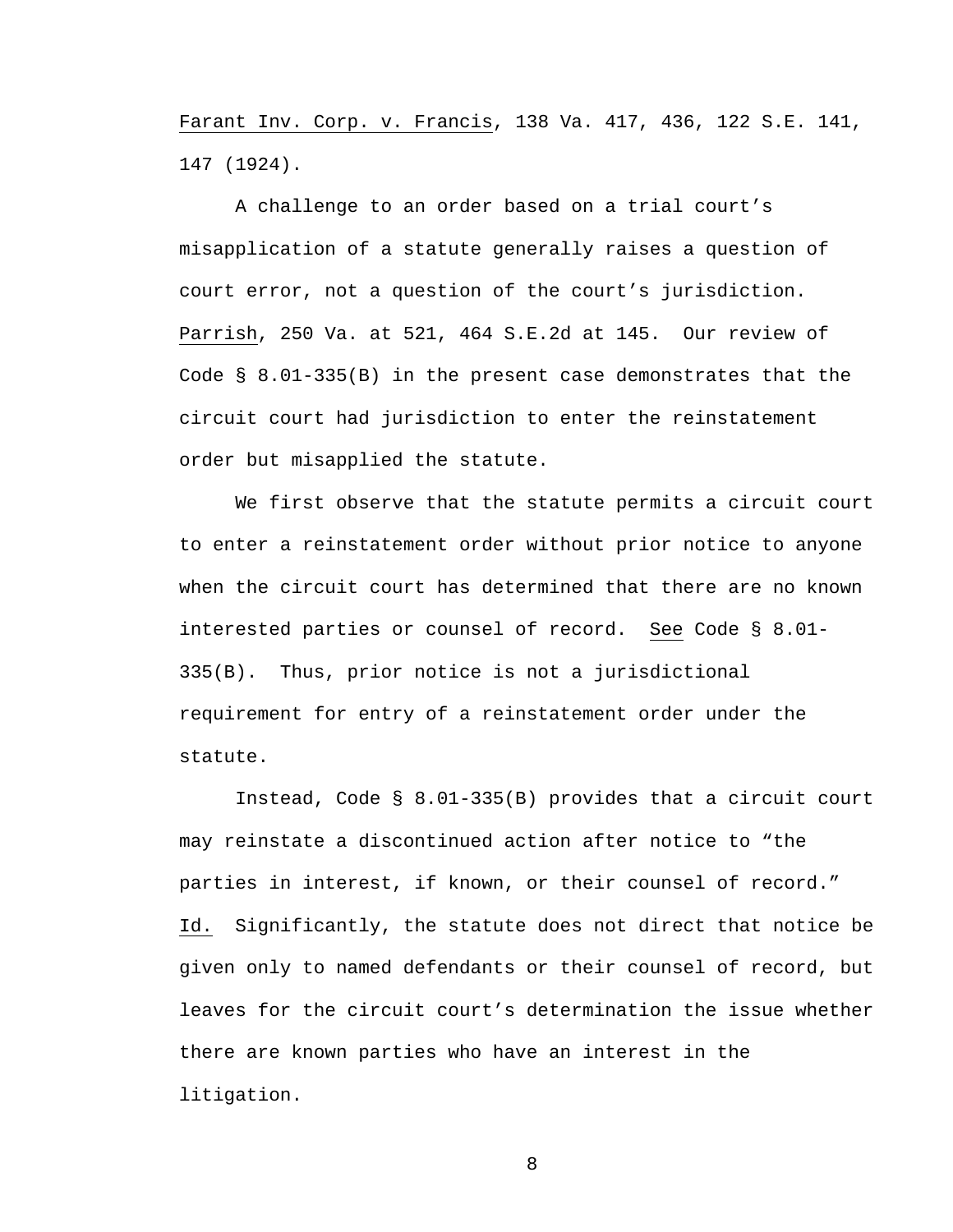This determination required by the statute will rest on the facts and circumstances of a particular case. The potentially broad scope of the inquiry may require that the circuit court decide both issues of fact and of law in reaching a conclusion. Such determinations are core functions of our courts in the exercise of their jurisdiction.

 The fact that Dr. Mellis easily could be identified as a person of interest in this case did not change the nature of the legal determination that the circuit court was required to make under the statute. Thus, the circuit court's failure to apply the statute properly did not affect the court's jurisdiction to enter the reinstatement order.

 Likewise, the circuit court's reinstatement order was not void ab initio on the ground that the court employed an unlawful mode of procedure. See Collins, 274 Va. at 402-03, 649 S.E.2d at 678; Evans, 255 Va. at 73, 495 S.E.2d at 828. Code § 8.01-335(B) required that the circuit court decide whether there were known interested parties entitled to notice before reinstating the case and, thus, the circuit court lawfully could have made this determination and still have reached the wrong result. Because the misapplication of the statute in the present case occurred in the circuit court's lawful exercise of its jurisdiction, the reinstatement order was merely voidable, rather than void ab initio and, thus, was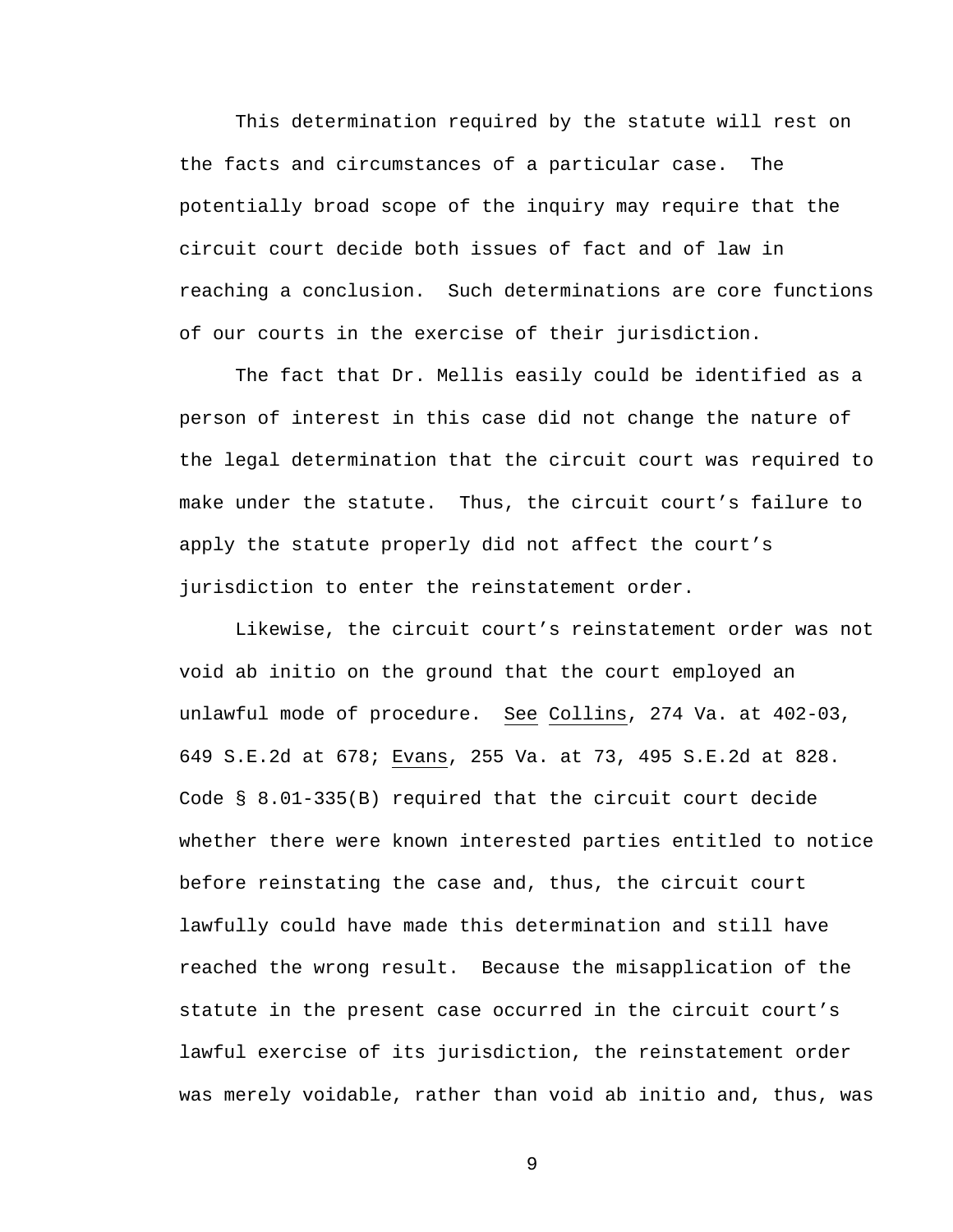not subject to collateral attack in the present action. See Singh, 261 Va. at 51-52, 541 S.E.2d at 551; Parrish, 250 Va. at 521, 464 S.E.2d at 145.

 Our conclusion is not affected by our holding in Janvier v. Arminio, 272 Va. 353, 634 S.E.2d 754. There, we held that an order granting a second nonsuit, in the absence of notice to the defendant, was not void ab initio because entry of the order was within the court's discretion under former Code § 8.0[1](#page-9-0)-380(B).<sup>1</sup> 272 Va. at 367, 634 S.E.2d at 761-62. Unlike the proceedings in Janvier, the present case involves a legal determination that the circuit court was required to make in deciding what parties were entitled to notice before entry of an order of reinstatement. Thus, the holding in Janvier is inapposite, because that holding was based on a circuit court's lawful exercise of its discretion in the absence of a statutory notice requirement. Nevertheless, as our holding in Janvier illustrates, a collateral challenge to an order must be resolved based on a determination whether the issuing court

<span id="page-9-0"></span> $\overline{\phantom{a}}$  $1$  Code § 8.01-380(B) was amended in 2007 to require that a defendant be given notice of a plaintiff's request for a second or subsequent nonsuit. That subsection presently provides in relevant part: "Only one nonsuit may be taken to a cause of action or against the same party to the proceeding, as a matter of right, although the court may allow additional nonsuits upon reasonable notice to counsel of record for all defendants and upon a reasonable attempt to notify any party not represented by counsel, or counsel may stipulate to additional nonsuits." Code § 8.01-380(B).